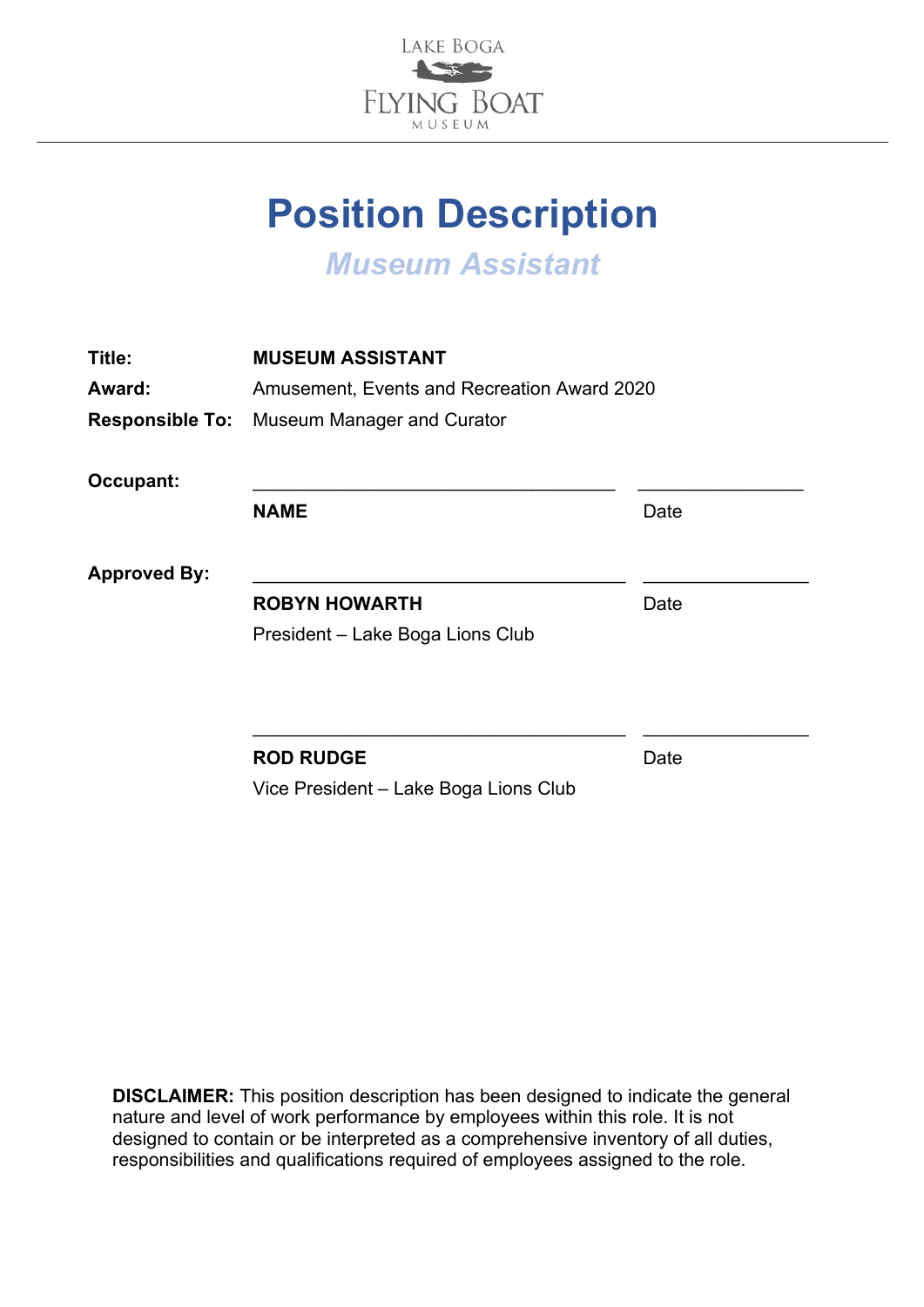# Accountability Statement

The position of Museum Assistant is accountable to the Museum Manager and Curator, and the Lake Boga Lions Club – The Flying Boat Museum Committee of Management (CoM) for assisting with the operation activities of The Flying Boat Museum (Museum).

## Position Objectives

The position of Museum Assistant supports museum operation activities in order to ensure visitors gain the best possible experience from their visit to the Museum. Supporting the care of the collection, providing guided tours to visitors including school and tour groups, and site security as part of the museum team.

# Key Responsibility Areas

- Provide assistance and information to visitors, conduct guided tours, demonstrate exhibits as directed and assist with use of equipment such as audio visual.
- Ensure the highest standards of customer service are in place at all times to provide an excellent experience for all visitors.
- Take queries and enquiries from visitors and over the telephone, answering these where information is available and taking details/messages to pass on to other colleagues where appropriate.
- Assist in ensuring the security of the museum, its collections, fixtures and fittings, public/visitors, staff and volunteers by patrolling the site, and supervising visitors as appropriate. This will include assisting members of the public to leave the building in the event of an evacuation.
- Key holding: opening and closing the building on occasions. General premises safety, including building security and the prompt reporting of any defects.
- Assist in the operation of the reception and shop, including all areas of retail sales, stock management, cash handling, and financial controls.
- Support wider museum events in appropriate ways; help plan and deliver events and activity sessions as directed; facilitate group and school visits; assist with meetings and functions, including preparing and serving refreshments – ensuring appropriate hygiene standards are maintained.
- Set up and dismantle stands, equipment and exhibitions; move furniture and exhibits as directed.
- Clean exhibits and displays, under direction. Clean and tidy the property and contents, including toilets. Ensure litter and cobwebs are cleared in the environs of the property.
- Assist with Health and Safety monitoring.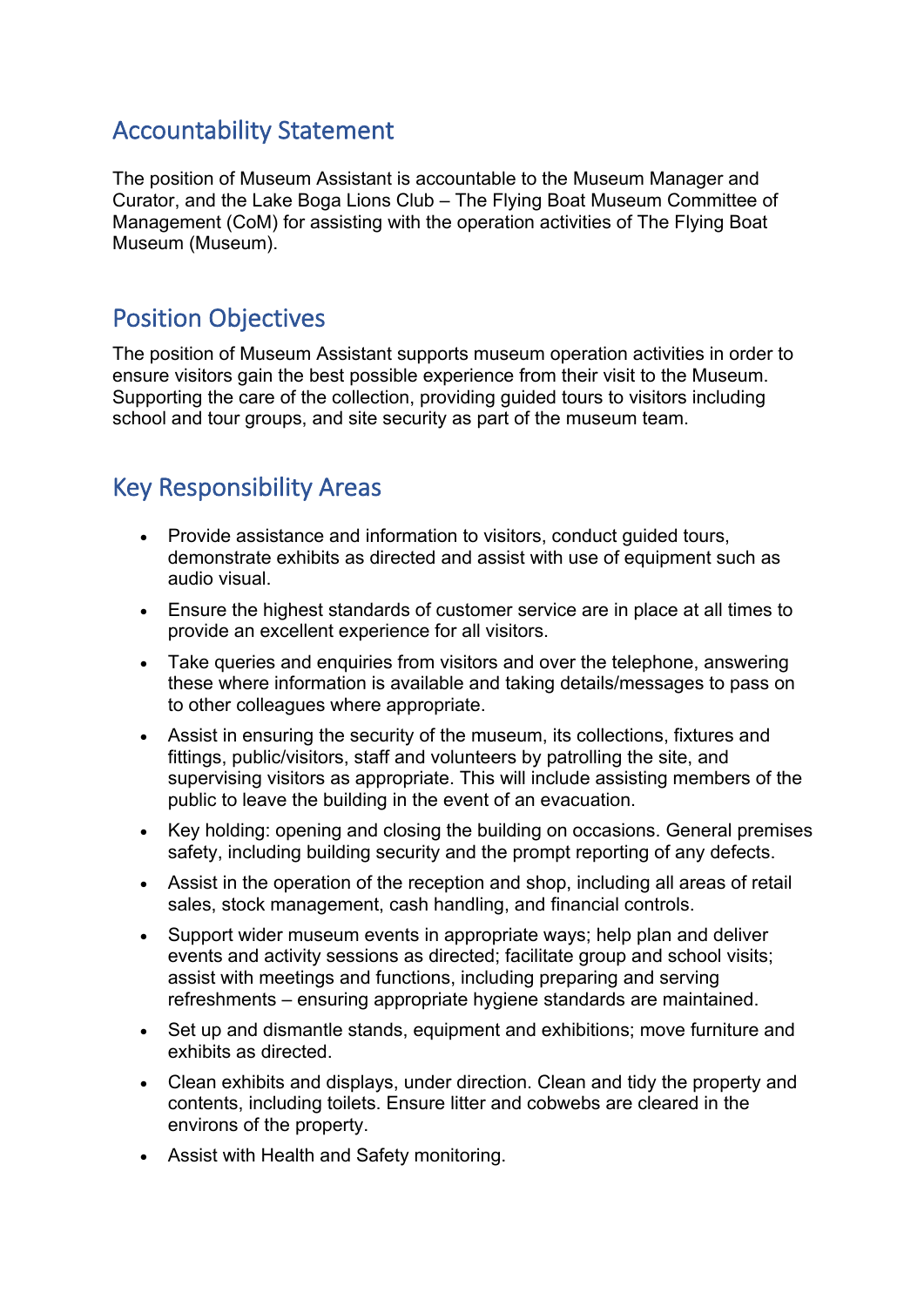• Receipt of goods. Collection, delivery and distribution of publicity material and/or other items.

## Occupational Health and Safety

- All employees have a responsibility for their own health and safety and that of others when carrying out their duties and must help us to apply our health and safety policy.
- Immediately report any hazards, incidents and accidents to the Museum Manager and Curator and take appropriate action.

## Child Safe Standards

- Commit and adhere to a zero tolerance of child abuse, in line with the Museum being a child safe organisation and adhere to the reporting requirements for child safety.
- Adhere to the Victorian Child Safe Standards and related legislation, including Failure to Disclose, Failure to Protect and Grooming offences.

## Equal Opportunities

We are committed to achieving equal opportunities in our employment arrangements. We expect all employees to understand and promote equal opportunity in their work.

# Accountability and Extent of Authority

- Accountable for the quality, quantity and timeliness of own work in so far as available resources permit, within specific guidelines.
- Perform work under general supervision of the Museum Manager and Curator.

# Judgement and Decision Making

- Ensure all activities are undertaken in a safe and effective manner based on accepted Museum practices and in accordance with established procedures and guidelines.
- Judgement and decision-making skills are limited to those specific functions and responsibilities covered by this position description.
- Problems may occasionally be of a complex nature not related to previously encountered situations, but guidance and advice are usually available.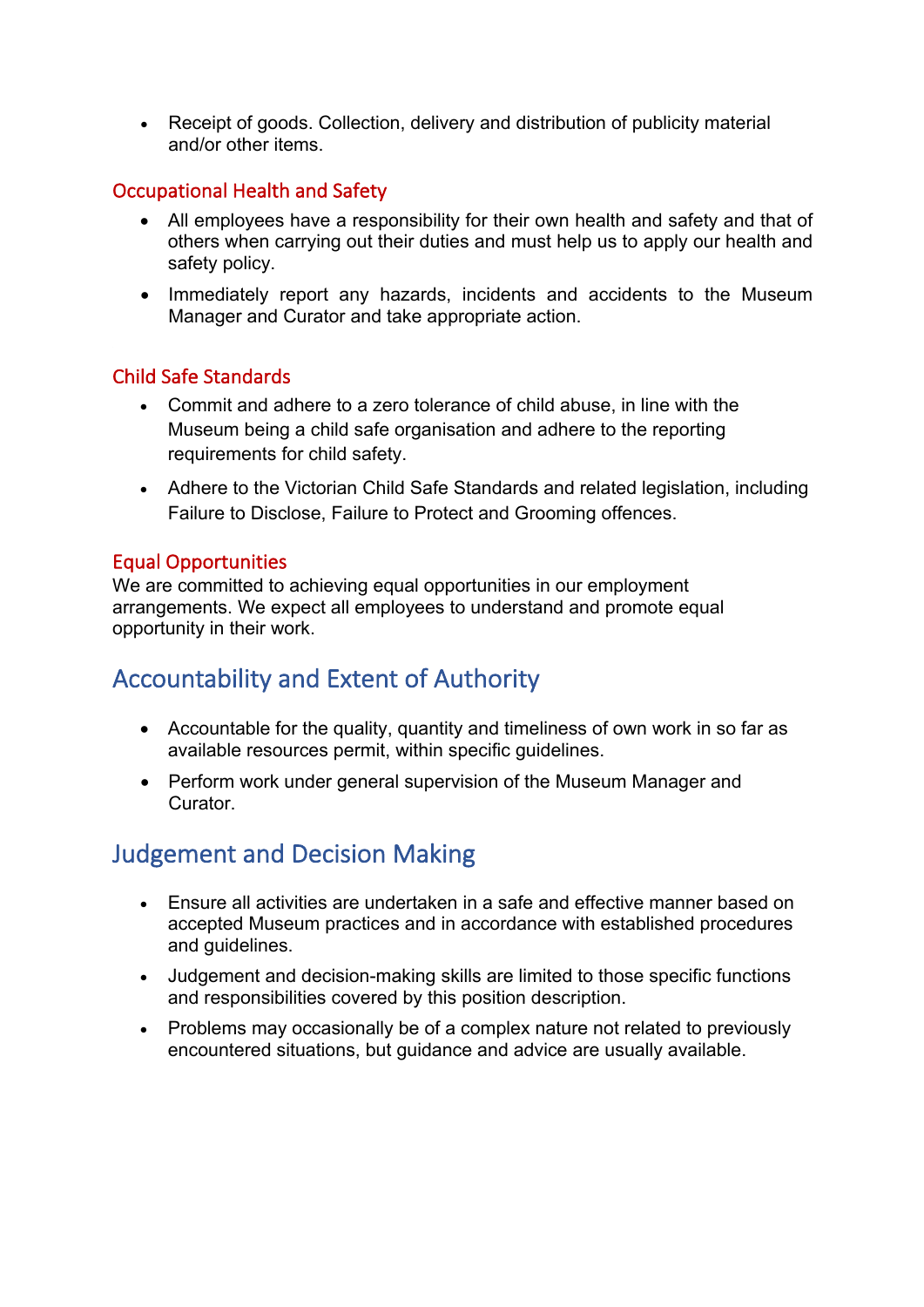# Qualifications and Experience

- Experience working with the public, contractors and/or volunteers.
- Experience working in a shop or reception including cash handling.
- Experience working in a history venue.
- Experience in the cleaning of buildings.
- Excellent customer service skills.
- Excellent communication skills in English, including ability to communicate effectively both verbally and in writing.
- ICT skills (including Microsoft Word, Excel, email, internet).
- Flexibility and good team working skills.
- Manual handling skills and ability to lift/carry reasonable loads and to stand/walk for long periods.
- Ability to work weekends, and public holidays when required.
- Willingness and ability to learn and gain new skills.
- Ability to work accurately and with general supervision.
- Satisfactory Working with Children Check.

## Management Skills

- Ability to set priorities of own work to meet both recurrent and non-recurrent responsibilities.
- Able to show initiative and provide input into work being carried out.
- Good customer relations skills.
- Effective time management

# General Information

### Covid Safe Plan

- As required, to reduce the risk of transmission of COVID-19, such measures may be implemented at the Museum; wearing face masks, testing, social distancing, isolation and quarantine, and may be required regardless of whether an employee is required to be vaccinated.
- Alerting the Museum Manager and Curator as soon as possible in the event of another employee or person at the work premises failing to comply with the Museum's Covid Safe Plan.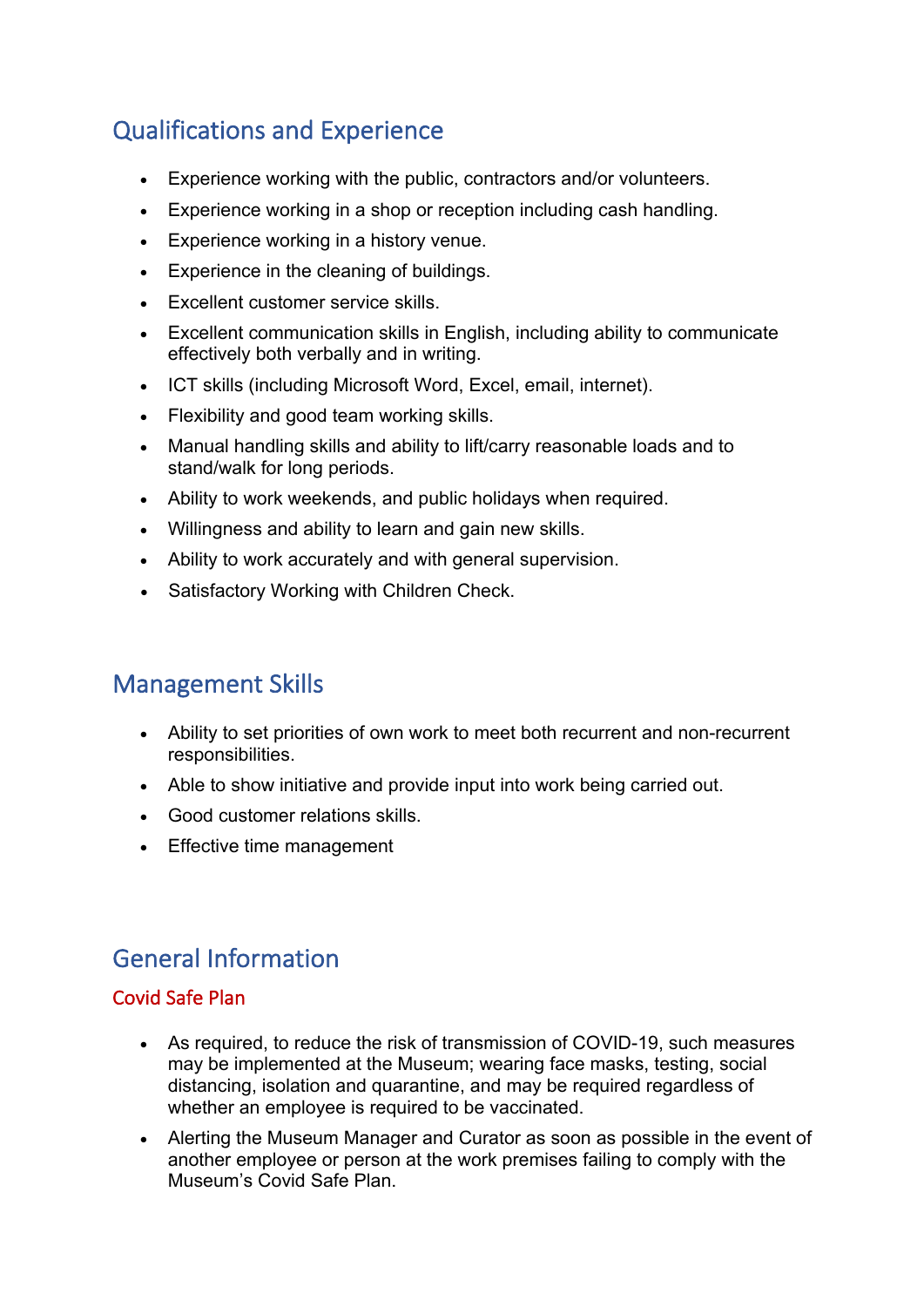• In the event vaccination against COVID-19 is required, providing satisfactory evidence of vaccination or exemption. The following outline acceptable and not acceptable proof of vaccination or exemption:

| <b>ACCEPTED</b>                                                                                                                               | <b>NOT ACCEPTED</b>                                                               |
|-----------------------------------------------------------------------------------------------------------------------------------------------|-----------------------------------------------------------------------------------|
| Services Victoria QR check-in with<br>confirmation of vaccination (green).                                                                    | Screen shots or photos of any of the<br>acceptable evidence.                      |
| Covid-19 digital certificate displayed through<br>the Medicare App, Services Victoria App,<br>are equivalent smartphone wallet.               | Cards given at the time of vaccination.                                           |
| A printed copy of Covid-19 digital certificate.                                                                                               | Medical certificate noting proof of<br>vaccination or medical exemption.          |
| A printed copy of immunisation history<br>statement from the Australian Government<br>with evidence of vaccination (2 doses) or<br>exemption. | Immunisation statement from GP or medical<br>practitioner.                        |
| A printed copy of Covid-19 digital certificate<br>with evidence of a medical exemption.                                                       | Letter or form from a medical practitioner<br>noting an exemption of vaccination. |

## Working with Children Check

Prior to commencement with the Museum, the successful applicant will be required to provide a satisfactory Working with Children's Check.

### Disclosure of Pre-Existing Injuries

The successful applicant will be required to complete a "Disclosure of Pre-Existing Injuries" Form. This formally notifies the Committee of any pre-existing injury or disease that the incumbent has suffered that could be affected by the nature of the proposed employment.

Failure to make a disclosure, or making a false or misleading disclosure, may disqualify the incumbent from any Workers' Compensation entitlements for any recurrence, aggravation or acceleration of the pre-existing injury or disease if it is sustained in the course of, or due to the nature of their employment with the Museum pursuant to Section 41 of the Workplace Injury Rehabilitation and Compensation Act 2013.

#### Pre-Requisites for Employment

It should be noted that successful applicants may be required to provide proof of eligibility to work in Australia prior to commencement of duties. This may be in the form of a passport or birth certificate identifying Australian citizenship or a valid work visa.